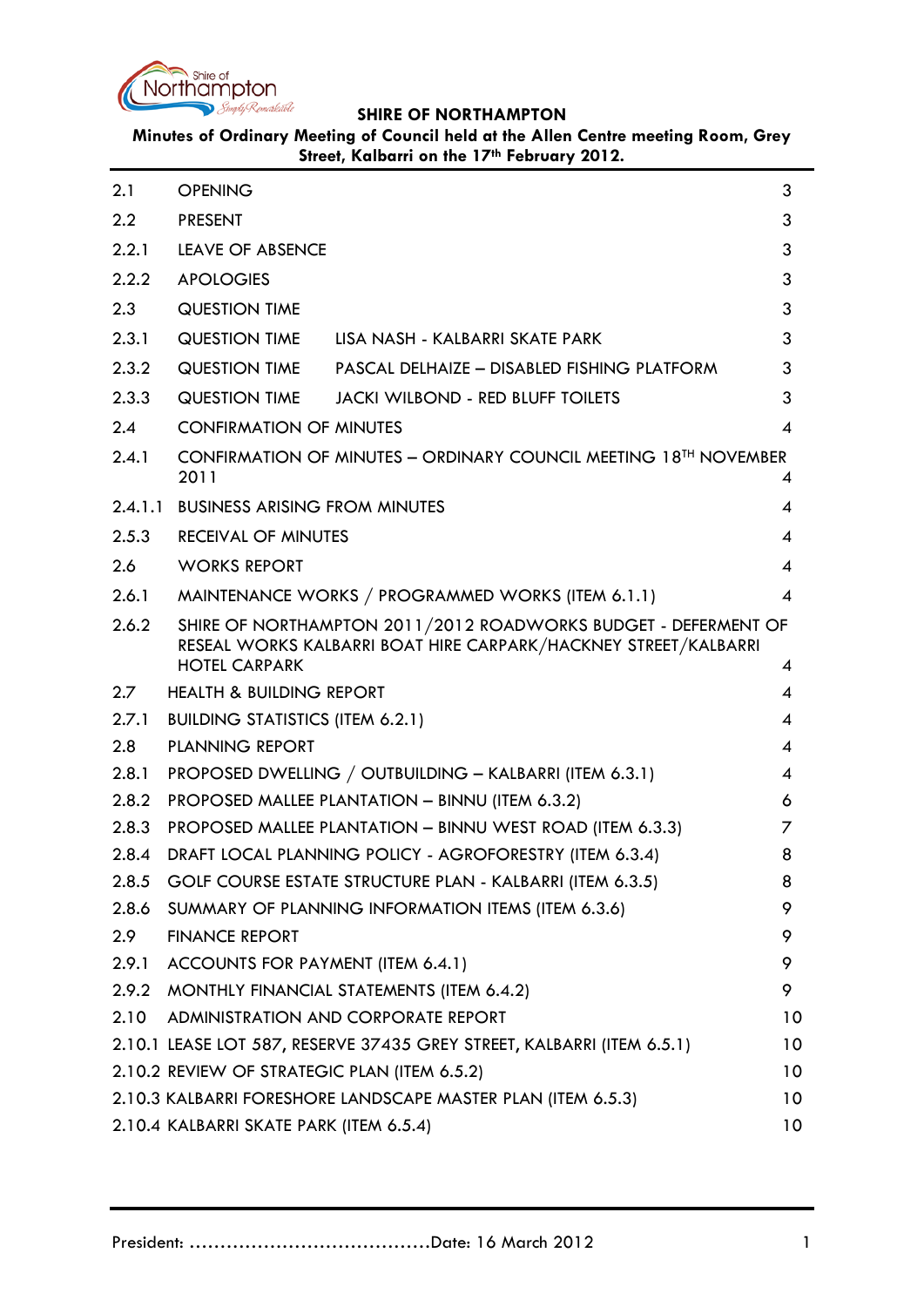

| Minutes of Ordinary Meeting of Council held at the Allen Centre meeting Room, Grey<br>Street, Kalbarri on the 17th February 2012. |                                                                                                                                         |          |  |  |
|-----------------------------------------------------------------------------------------------------------------------------------|-----------------------------------------------------------------------------------------------------------------------------------------|----------|--|--|
|                                                                                                                                   | 2.10.5 SALE OF LOTS - OLD SCHOOL OVAL (ITEM 6.5.5)                                                                                      | 11       |  |  |
| 2.10.6                                                                                                                            | OLD SCHOOL COMMUNITY RESOURCE CENTRE (ITEM 6.5.6)                                                                                       | 11       |  |  |
| 2.10.7                                                                                                                            | PUBLIC ABLUTIONS - HORROCKS OVAL (ITEM 6.5.7)                                                                                           | 12       |  |  |
| 2.10.8                                                                                                                            | LEASE RENT REVIEW - BAILEY'S MARINE FUELS AUSTRALIA (ITEM 6.5.8)                                                                        | 12       |  |  |
| 2.10.9                                                                                                                            | DANCE FLOOR (ITEM 6.5.9)                                                                                                                | 12       |  |  |
|                                                                                                                                   | 2.10.10 NORTHAMPTON COMMUNITY CENTRE (ITEM 6.5.10)<br>2.10.11 KALBARRI/NORTHAMPTON DOCTORS PRACTICES - VEHICLE REQUEST (ITEM<br>6.5.11) | 13<br>15 |  |  |
|                                                                                                                                   |                                                                                                                                         | 15       |  |  |
|                                                                                                                                   | 2.10.12 UNIVERSITY SCHOLARSHIP CRITERIA (ITEM 6.5.12)                                                                                   |          |  |  |
|                                                                                                                                   | 2.10.13 SPORTS SCHOLARSHIP - ZOE SELLERS (ITEM 6.5.13)                                                                                  | 15       |  |  |
|                                                                                                                                   | 2.10.14 AUSTRALIAN SAFARI EVENT (ITEM 6.5.14)                                                                                           | 16       |  |  |
|                                                                                                                                   | 2.10.15 METROPOLITAN LOCAL GOVERNMENT REFORM AGENDA (ITEM 6.5.15)                                                                       | 16       |  |  |
| 2.11                                                                                                                              | <b>PRESIDENTS REPORT</b>                                                                                                                | 16       |  |  |
| 2.12                                                                                                                              | DEPUTY PRESIDENTS REPORT                                                                                                                | 16       |  |  |
| 2.13                                                                                                                              | <b>COUNCILLORS REPORT</b>                                                                                                               | 16       |  |  |
| 2.13.1                                                                                                                            | <b>CR PENN</b>                                                                                                                          | 16       |  |  |
| 2.13.2                                                                                                                            | <b>CR GLIDDON</b>                                                                                                                       | 16       |  |  |
| 2.13.3                                                                                                                            | <b>CR BOOTH</b>                                                                                                                         | 16       |  |  |
| 2.13.4                                                                                                                            | <b>CR STOCK-STANDEN</b>                                                                                                                 | 17       |  |  |
| 2.14                                                                                                                              | <b>INFORMATION BULLETIN</b>                                                                                                             | 17       |  |  |
| 2.15                                                                                                                              | <b>NEW ITEMS OF BUSINESS</b>                                                                                                            | 17       |  |  |
| 2.15.1                                                                                                                            | CR CARSON - ROADTRAIN DISASSEMBLY AREAS                                                                                                 | 17       |  |  |
| 2.16                                                                                                                              | <b>NEXT MEETING OF COUNCIL</b>                                                                                                          | 17       |  |  |
| 2.17                                                                                                                              | <b>CLOSURE</b>                                                                                                                          | 17       |  |  |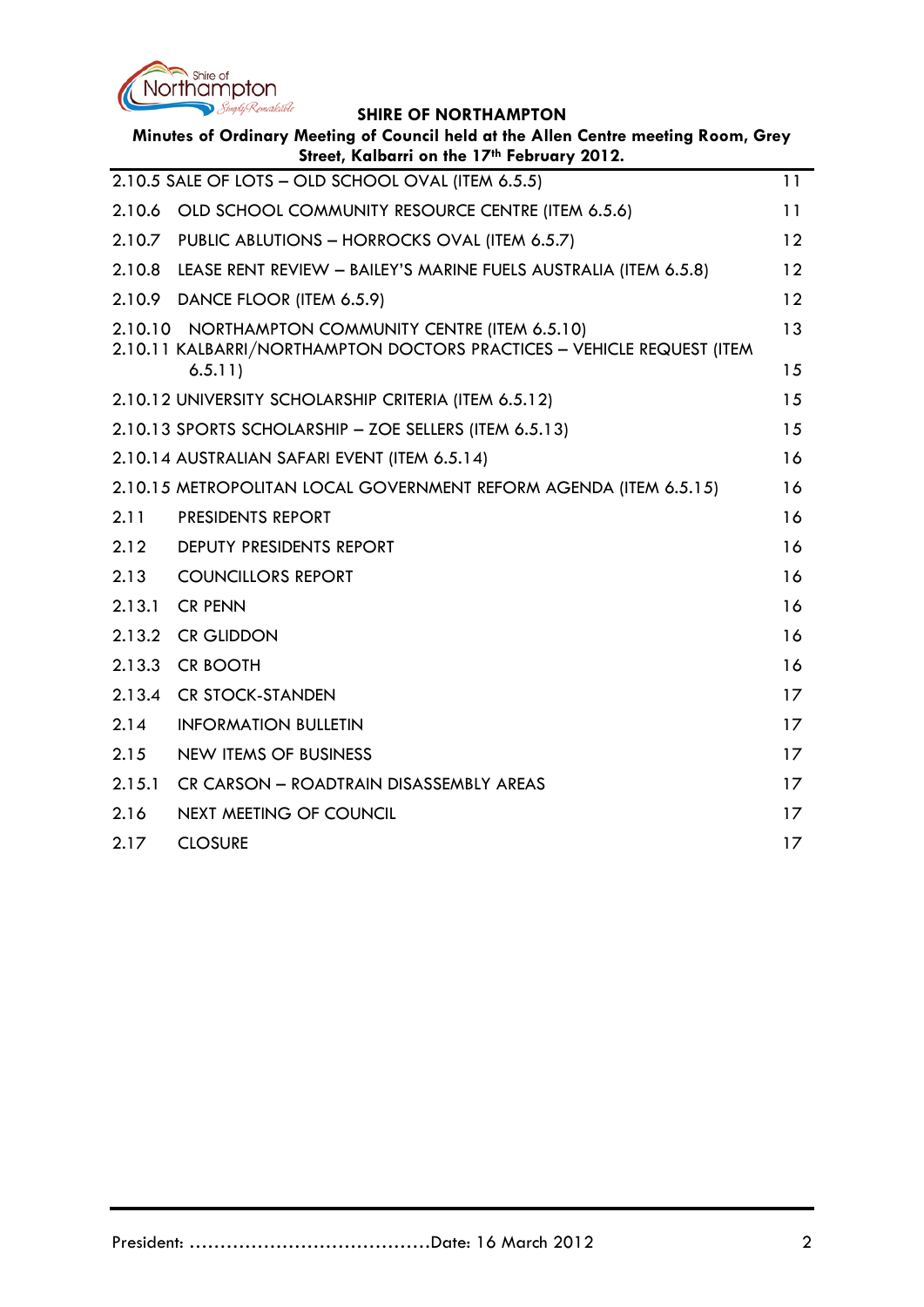

**Minutes of Ordinary Meeting of Council held at the Allen Centre meeting Room, Grey Street, Kalbarri on the 17th February 2012.**

### **2.1 OPENING**

The Deputy President thanked all members present for their attendance, welcomed all Councillors and declared the meeting open at 1.00pm.

### <span id="page-2-0"></span>**2.2 PRESENT**

| Cr L Parker<br>Cr B Cripps                               | Deputy President                        | Kalbarri Ward<br>Northampton Ward |
|----------------------------------------------------------|-----------------------------------------|-----------------------------------|
| Cr S Stock-Standen                                       |                                         | Northampton Ward                  |
| Cr T Carson                                              |                                         | Northampton Ward                  |
| Cr C Simkin                                              |                                         | Northampton Ward                  |
| Cr P Gliddon                                             |                                         | Kalbarri Ward                     |
| Cr S Penn                                                |                                         | Kalbarri Ward                     |
| Cr J Booth                                               |                                         | Kalbarri Ward                     |
| Mr Garry Keeffe                                          | <b>Chief Executive Officer</b>          |                                   |
| Mr Jamie Criddle                                         | Deputy Chief Executive Officer          |                                   |
| Mr Neil Broadhurst                                       | Manager of Works and Technical Services |                                   |
| Mrs Katherine Jackson<br><b>Acting Principal Planner</b> |                                         |                                   |
| Mr Glenn Bangay                                          | EHO/Building Surveyor                   |                                   |

#### <span id="page-2-1"></span>**2.2.1 LEAVE OF ABSENCE**

Nil.

#### <span id="page-2-2"></span>**2.2.2 APOLOGIES**

Cr G Wilson President Northampton Ward

#### <span id="page-2-3"></span>**2.3 QUESTION TIME – 1.02pm – 1.18pm**

There were members of the public present with the following question put to Council.

| 12.3.1 | LISA NASH – KALBARRI SKATE PARK |  |
|--------|---------------------------------|--|
|--------|---------------------------------|--|

Lisa Nash wished to put her support behind the proposed Kalbarri Skate Park and hopes it is approved and moves forward.

The President advised that this item would be coming up in today's agenda, but reiterated that any progress would be dependent on grant funding.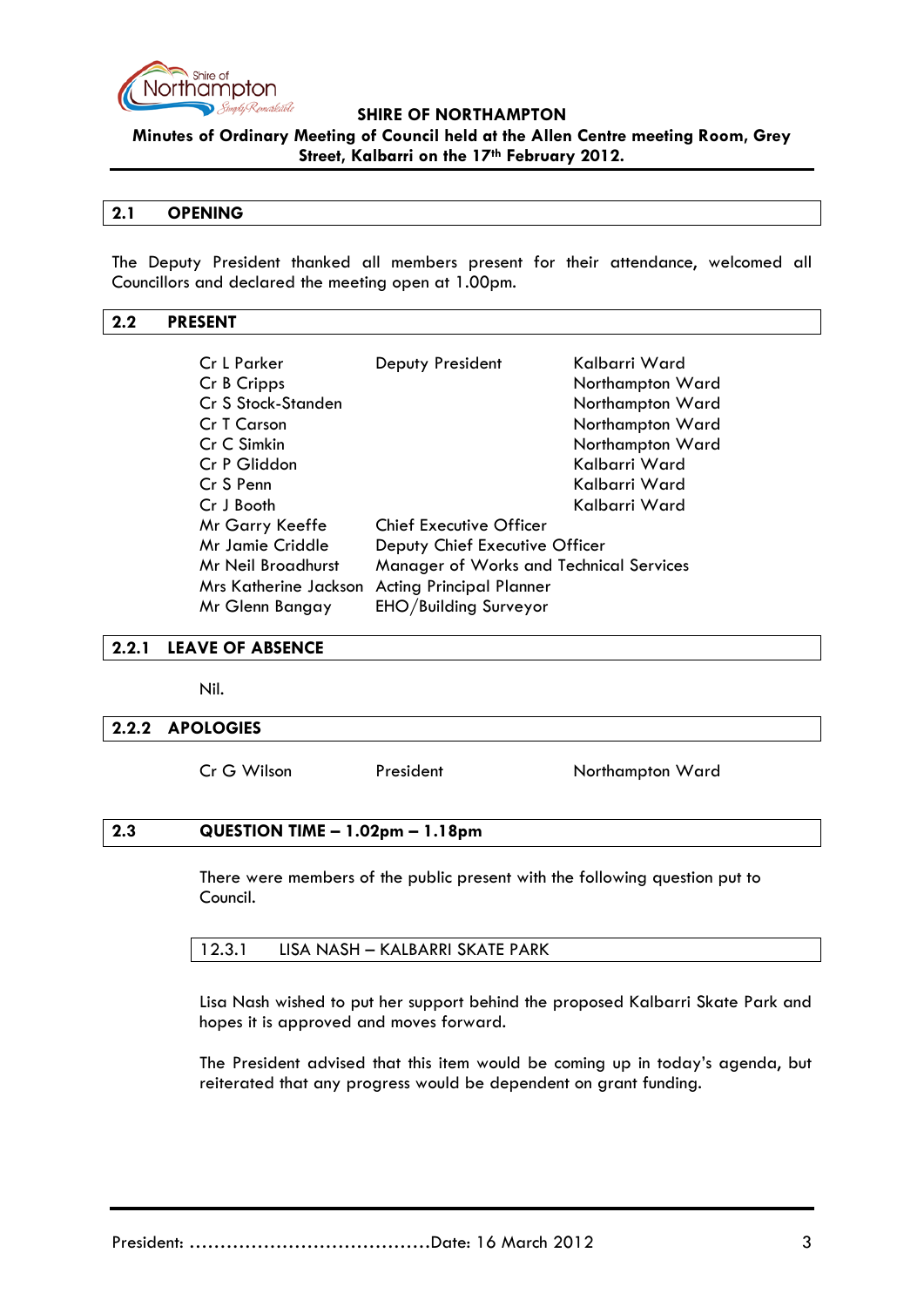

**Minutes of Ordinary Meeting of Council held at the Allen Centre meeting Room, Grey Street, Kalbarri on the 17th February 2012.**

### 12.3.2 PASCAL DELHAIZE – DISABLED FISHING PLATFORM

Pascal Delhaize inquired as to what consultation with the public was made prior to deciding to go ahead with the Disabled Fishing platform.

The President advised that the decision was made after a Budget submission was presented to Council by the Kalbarri Development Association which acts as a conduit between the Community and the Council.

#### 12.3.3 JACKI WILBOND – RED BLUFF TOILETS

#### **Jacki Wilbond**

Jacki Wilbond inquired as to who made the decision as to what type of toilet was placed at Red Bluff and why there was no public consultation.

The President advised that this decision was made by Council during Budget deliberations and that public consultation is not required on such trivial matters. The president also reiterated that the Council is elected to make decisions on behalf of the community.

#### <span id="page-3-1"></span><span id="page-3-0"></span>**2.4 CONFIRMATION OF MINUTES**

### 2.4.1 CONFIRMATION OF MINUTES - ORDINARY COUNCIL MEETING 16th DECEMBER 2011.

Moved Cr PENN, seconded Cr GLIDDON

That the minutes of the Ordinary Meeting of Council held on the 16<sup>th</sup> December 2011 be confirmed as a true and correct record.

#### CARRIED 8/0

2.4.1.1 BUSINESS ARISING FROM MINUTES

Nil.

#### **2.5 RECEIVAL OF MINUTES**

2.5.1 CONFIRMATION OF MINUTES – AUDIT COMMITTEE MEETING 17TH FEBRUARY 2012.

Moved Cr CRIPPS, seconded Cr BOOTH

That the minutes of the Audit Committee Meeting held on the  $17<sup>th</sup>$  February 2012 be confirmed as a true and correct record.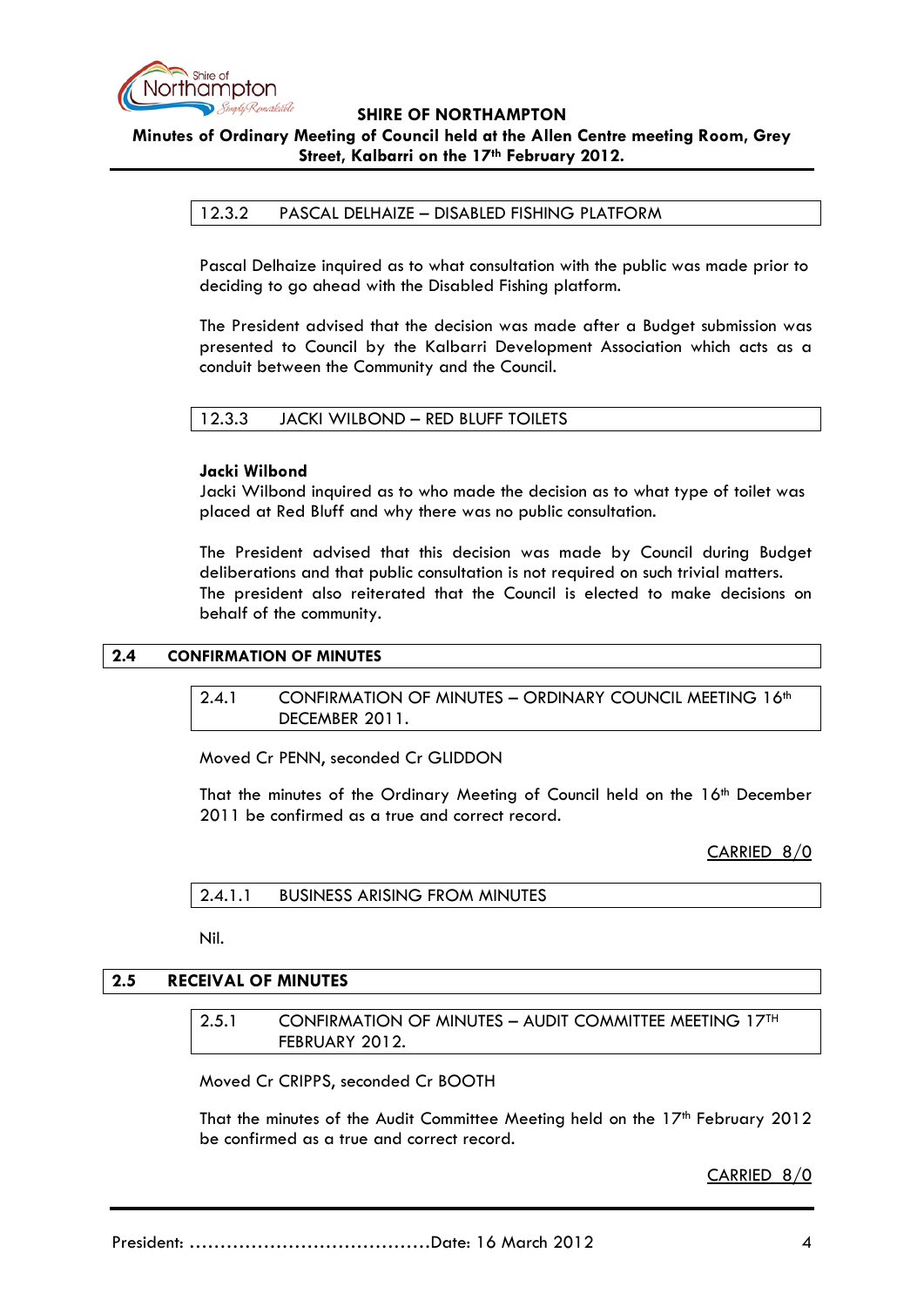

**Minutes of Ordinary Meeting of Council held at the Allen Centre meeting Room, Grey Street, Kalbarri on the 17th February 2012.**

2.5.1.1 BUSINESS ARISING FROM MINUTES

Moved Cr GLIDDON, seconded Cr CRIPPS

That the 2011 Compliance Audit Return be formally received.

CARRIED 8/0

### **2.6 WORKS REPORT**

2.6.1 MAINTENANCE WORKS/PROGRAMMED WORKS (ITEM 6.1.1)

Noted.

2.6.2 SHIRE OF NORTHAMPTON 2011/2012 ROADWORKS BUDGET - DEFERMENT OF RESEAL WORKSKALBARRI BOAT HIRE CARPARK/HACKNEY STREET/KALBARRI HOTEL CARPARK (ITEM 6.1.1)

Moved Cr BOOTH, seconded Cr PENN

That Council defers the approved 2011/2012 budget works for the bitumen resealing of the Kalbarri Hotel car park, Kalbarri Boat Hire car park and Hackney Street with works to be relisted for the 2012/2013 draft budget.

CARRIED 8/0

Mr Neil Broadhurst, Manager of Works and Technical Services left the meeting at 1.25pm.

### **2.7 BUILDING REPORT**

2.7.1 BUILDING STATISTICS (ITEM 6.2.1)

Noted.

2.7.1 MOSQUITO CONTROL (ITEM 6.2.2)

Noted.

#### **2.8 TOWN PLANNING REPORT**

2.8.1 DRAFT HORROCKS BEACH EXPANSION STRATEGY – FINAL ADOPTION (ITEM 6.3.1)

Moved Cr BOOTH, seconded Cr PENN

That Council: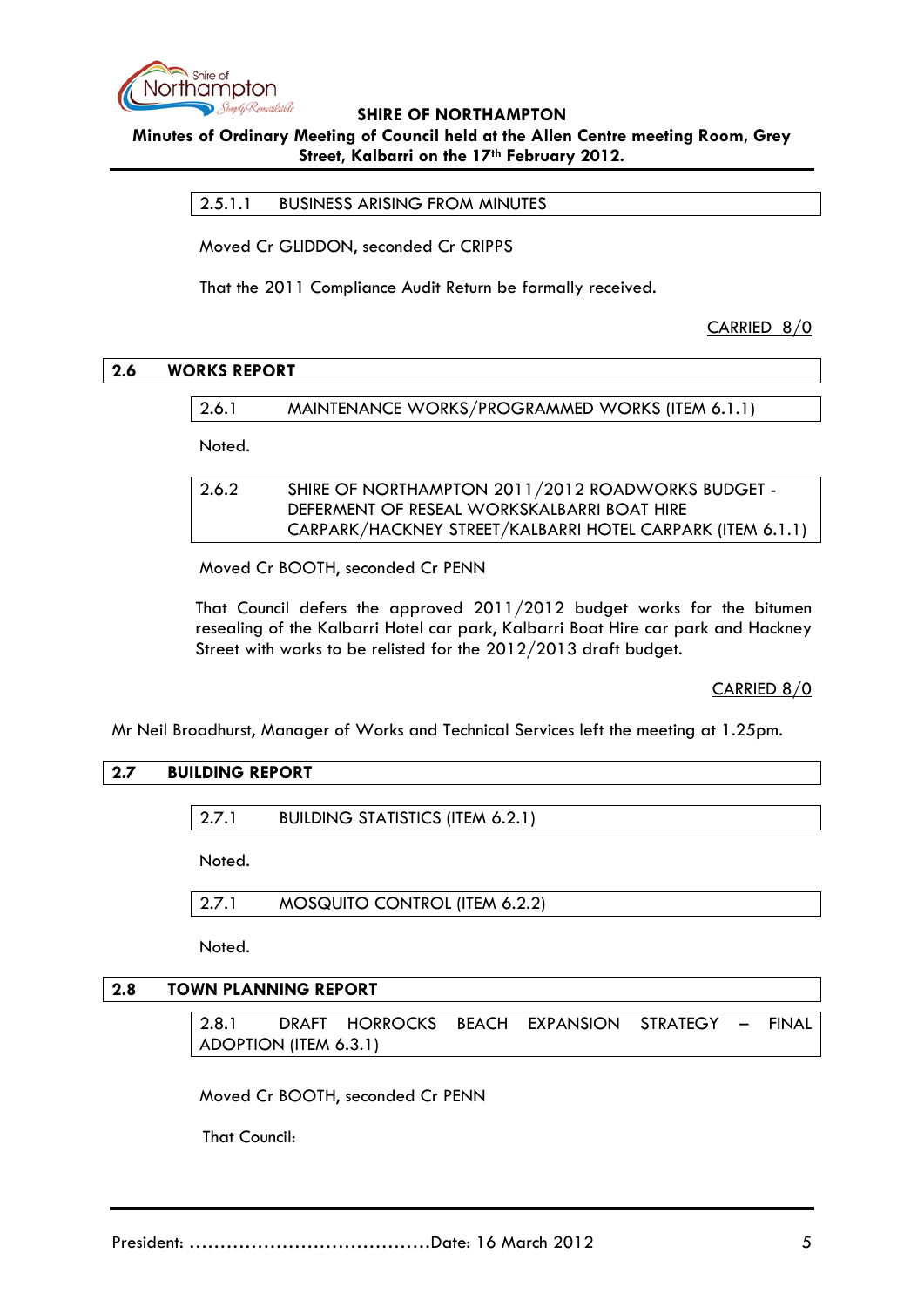

**Minutes of Ordinary Meeting of Council held at the Allen Centre meeting Room, Grey Street, Kalbarri on the 17th February 2012.**

- 1. Determine the submissions in accordance with the Schedule of Submission Table 1A and 1B attached to the Town Planning Report 17 February, 2012; and
- 2. Resolve that the Horrocks Beach Expansion Strategy be adopted with the modifications detailed in the Schedule of Submissions Table 1A and 1B attached to the Town Planning Report 17 February, 2012 and the following:

 a) That Revised Strategy Option 1 – Conventional Plan (Attachment 6) be deleted from the Final Strategy documents in favour of Option 2 – Eco Cluster and Option 3 – Eco Townsite as amended in response to the submissions received; and

3. Submit the Horrocks Beach Expansion Strategy to the Western Australian Planning Commission for approval as a formal Local Planning Strategy, for consideration by the Western Australian Planning Commission as part of the proposed review of the Batavia Coast Strategy.

CARRIED 8/0

2.8.2 RE-INITIATION OF PROPOSED SCHEME AMENDMENT – REZONING OF LOT 820 (NO. 1) ISACHAR BACK ROAD, NORTHAMPTON (ITEM 6.3.2)

Moved Cr STOCK-STANDEN, seconded Cr CRIPPS

That Council:

1) Pursuant to Part 5 of the Planning and Development Act 2005 amend Shire of Northampton Local Planning Scheme No.10 by:

a. Amending the zoning of Lot 820 Isachar Back Road, Northampton from 'General Rural' to 'Rural Residential';

b. Amending the Scheme Map accordingly.

2) Resolves to not initiate the received Subdivision Guide Plan (and remove it from the Scheme Amendment document prior to proceeding with advertising of the Scheme Amendment) as Shire of Northampton Local Planning Scheme No.10 (Northampton District) requires the lodgement of a Structure Plan that is in accordance with the provisions of the Scheme.

CARRIED 8/0

### 2.8.3 PROPOSED MALLEE PLANTATION – BINNU WEST ROAD (ITEM 6.3.3)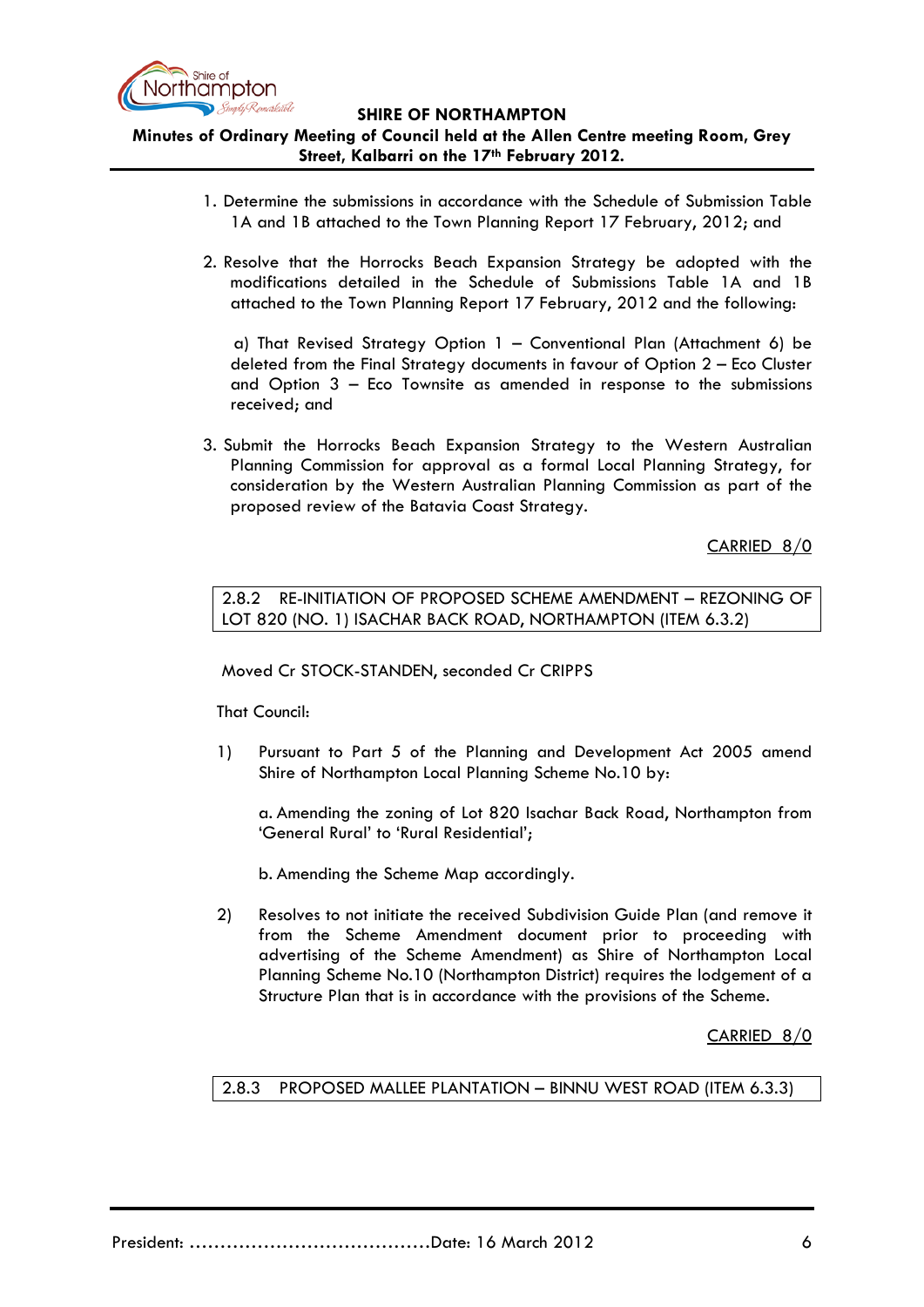

### **SHIRE OF NORTHAMPTON Minutes of Ordinary Meeting of Council held at the Allen Centre meeting Room, Grey Street, Kalbarri on the 17th February 2012.**

Moved Cr STOCK-STANDEN, seconded Cr CARSON

That Council grant formal planning approval for a proposed Mallee Plantation to be established upon Lot 100 Binnu West Road, Binnu subject to the following:

### Conditions:

- 1. Development shall be in accordance with the attached approved plan(s) dated 17 February 2012 and subject to any modifications required as a consequence of any condition(s) of this approval. The endorsed plans shall not be modified or altered without the prior written approval of the local government.
- 2. The applicant is to prepare, submit and adhere to a Management Plan (inclusive of vermin control) that is to the approval of the local government before the commencement of the plantation.
- 3. The use hereby permitted shall not cause injury to or prejudicially affect the amenity of the locality by reason of the emission of smoke, dust, fumes, odour, noise, vibration, waste product or otherwise.
- 4. Any additions to or change of use of any part of the building or land (not the subject of this consent/approval) requires further application and planning approval for that use/addition.
- 5. Any soils disturbed or deposited on-site shall be stabilised to the approval of the Local Government.
- 6. The applicant shall obtain any necessary Native Vegetation Clearing Permit from the Department of Environment and Conservation if required.
- 7. Repairing of any damage to the road network including the surface is required by reason of use of the road in connection with the establishment of the development to the approval of Main Roads WA and the Local Government with all costs met by the applicant.
- 8. The applicant is to prepare, submit and adhere to a Fire Management Plan in accordance with the requirements of the Fire and Emergency Services Authority and to the approval of the Local Government before the commencement of the plantation (FESA's Guidelines for Plantation Fire Protection (1998) will be used to assess the Fire Management Plan).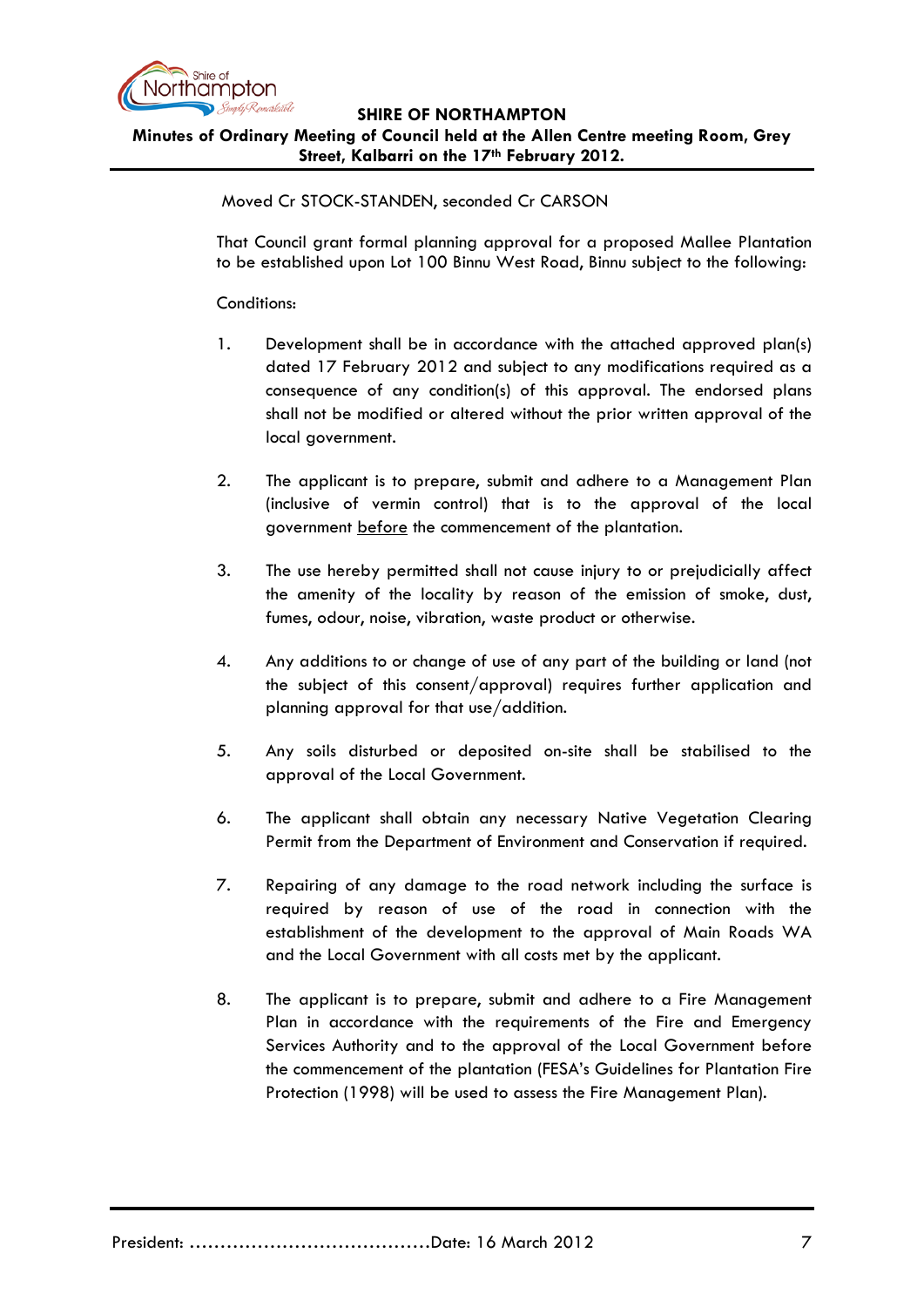

# **Minutes of Ordinary Meeting of Council held at the Allen Centre meeting Room, Grey Street, Kalbarri on the 17th February 2012.**

- 9. Application of Nutrient Fertiliser, Pesticides and Herbicides to be to the requirements of the Department of Agriculture and Food to the approval of the Local Government.
- 10. Should it be proposed in the future that the plantation be harvested, the applicant is required to prepare, submit and adhere to a Harvesting/Export Scheme to the requirements of Main Roads WA and to the approval of the Local Government.
- 11. This approval is valid for a period of two (2) years from the date of approval and will deemed to have lapsed if the development has not substantially commenced before the expiration of this period.

### Notes:

- i. Where an approval has so lapsed, no development/land use shall be carried out without the further approval of the local government having first been sought and obtained.
- ii. The applicant/landowner is required to adhere to the requirements of the Code of Practice for Timber Plantations in Western Australia (2006) and Guidelines for Plantation Fire Protection (1998).
- iii. If an applicant is aggrieved by this determination there is a right (pursuant to the Planning and Development Act 2005) to have the decision reviewed by the State Administrative Tribunal. Such application must be lodged within 28 days from the date of determination.

CARRIED 8/0

2.8.4 PROPOSED SECOND HAND TRANSPORTABLE DWELLING – SANDY GULLY (ITEM 6.3.4)

Moved Cr STOCK-STANDEN, seconded Cr CARSON

That Council grant formal planning approval for a second hand transportable dwelling to be located upon Lot 17 Bowes River Road, Sandy Gully subject to the following conditions:

a) Development shall be in accordance with the attached approved plan(s) dated 17 February 2012 and subject to any modifications required as a consequence of any condition(s) of this approval. The endorsed plan(s) shall not be modified or altered without the prior written approval of the Local Government;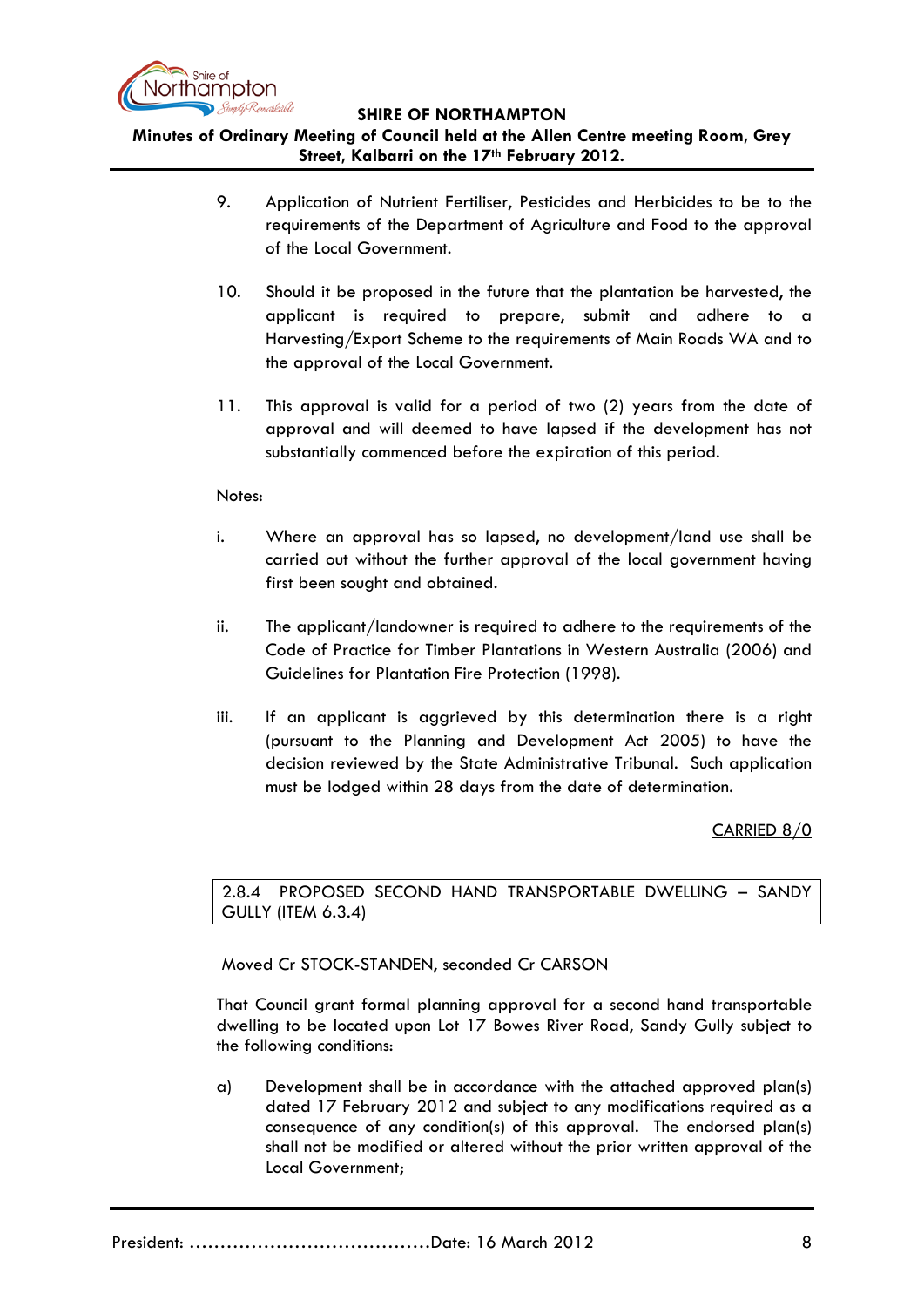

**Minutes of Ordinary Meeting of Council held at the Allen Centre meeting Room, Grey Street, Kalbarri on the 17th February 2012.**

- b) Any additions to or change of use of any part of the building or land (not the subject of this consent/approval) requires further application and planning approval for that use/addition;
- c) All walls, gutters and facias are to be painted and/or replaced to the approval of the Local Government;
- d) The walls are to be upgraded (painted, fixed, cleaned etc) to the approval of the Local Government and the new roof is to be of a coated metal (i.e. colorbond) finish;
- e) Any soils disturbed or deposited on site shall be stabilised to the approval of the Local Government;
- f) Installation of crossing place/s to the standards and specifications of the Local Government;
- g) A building licence shall be issued by the Local Government prior to the commencement of any work on the site.
- h) In accordance with Shire of Northampton Local Planning Policy 'Relocated Dwellings and Second Hand Cladding Materials' the applicant is required to make payment to the Shire of Northampton a bond to the amount of \$5,000 that must be accompanied by a statutory declaration, signed by the applicants and appropriately witnessed, indicating that the bond will be forfeited to Council if:
	- (i) The works described in the planning approval and building licence are not carried out within a period of two years from the date of issue of the necessary building licence;
	- (ii) Within 12 months of the date of the issue of the necessary building licence, the development does not reach a point where externally it appears complete; and
	- (iii) Any notice duly served upon the builder is not promptly complied with.
- i) If the development/use the subject of this approval is not substantially completed within a period of 2 years after the date of the determination the approval shall lapse and be of no further effect.

#### Advice Notes:

1) Where an approval has lapsed, no development/use shall be carried out without the further approval of the local government having first been sought and obtained.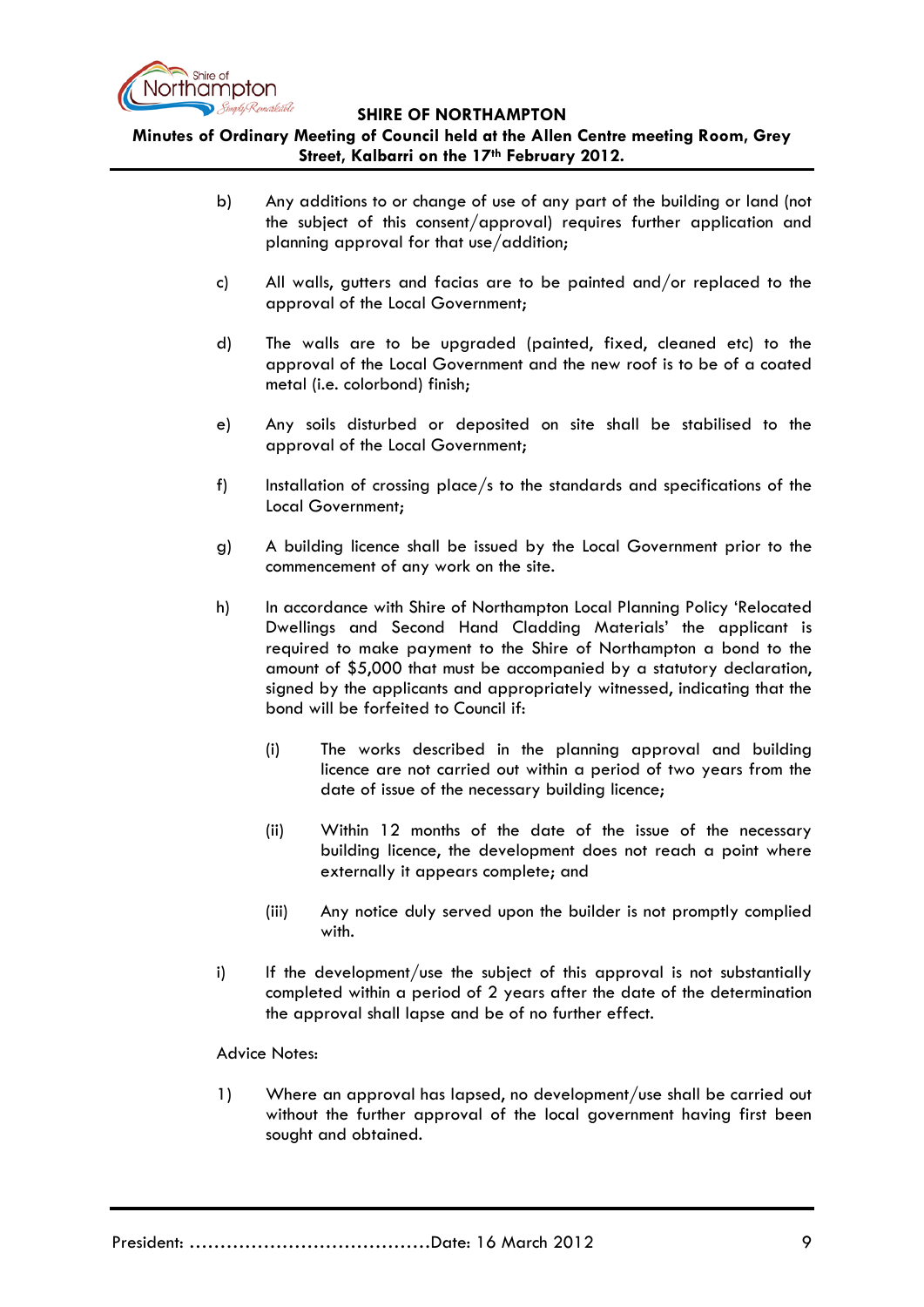

# **Minutes of Ordinary Meeting of Council held at the Allen Centre meeting Room, Grey Street, Kalbarri on the 17th February 2012.**

2) If an applicant is aggrieved by this determination there is a right (pursuant to the Planning and Development Act 2005) to have the decision reviewed by the State Administrative Tribunal. Such application must be made within 28 days from the date of this notice.

CARRIED 8/0

### 2.8.5 SUMMARY OF PLANNING INFORMATION ITEMS (ITEM 6.3.5)

Noted.

2.8.6 PROPOSED OUTBUILDING - KALBARRI (ITEM 6.3.6)

Moved Cr CRIPPS, seconded Cr STOCK-STANDEN

That Council having taken into consideration the provisions of Town Planning Scheme No.9 (Kalbarri Townsite) and the Shire's 'Outbuildings' Local Planning Policy, refuse planning approval for an outbuilding on Lot 7 (No.16) Ranch Court, Kalbarri for the following reasons:

- 1) The proposed outbuilding does not comply with Clauses 4.2.2(c), 4.2.3 & 4.2.5 of the 'Outbuildings' Local Planning Policy;
- 2) The proposed outbuilding does not meet objectives 3.3 & 3.6 of the 'Outbuildings' Local Planning Policy;
- 3) Approval of this application may well set an undesirable precedent, which in time could prove to be detrimental to the rural residential amenity and lifestyle opportunities of the locality;
- 4) Council is not satisfied that sufficient justification has been provided to warrant a departure from the requirements of the 'Outbuildings' Local Planning Policy; &
- 5) The use of the outbuilding to store commercial vehicles (i.e buses) is considered a 'Transport Depot' under the Scheme and is a use that cannot be permitted in the 'Special Rural' zone.

#### **Notes**

Should the applicant be aggrieved by the decision of the Council (in part or whole) a right of appeal exists to the State Administrative Tribunal within twenty eight (28) days from the date of the decision.

CARRIED 8/0

Deputy Chief Executive Officer, Jamie Criddle left the meeting at 1.47pm.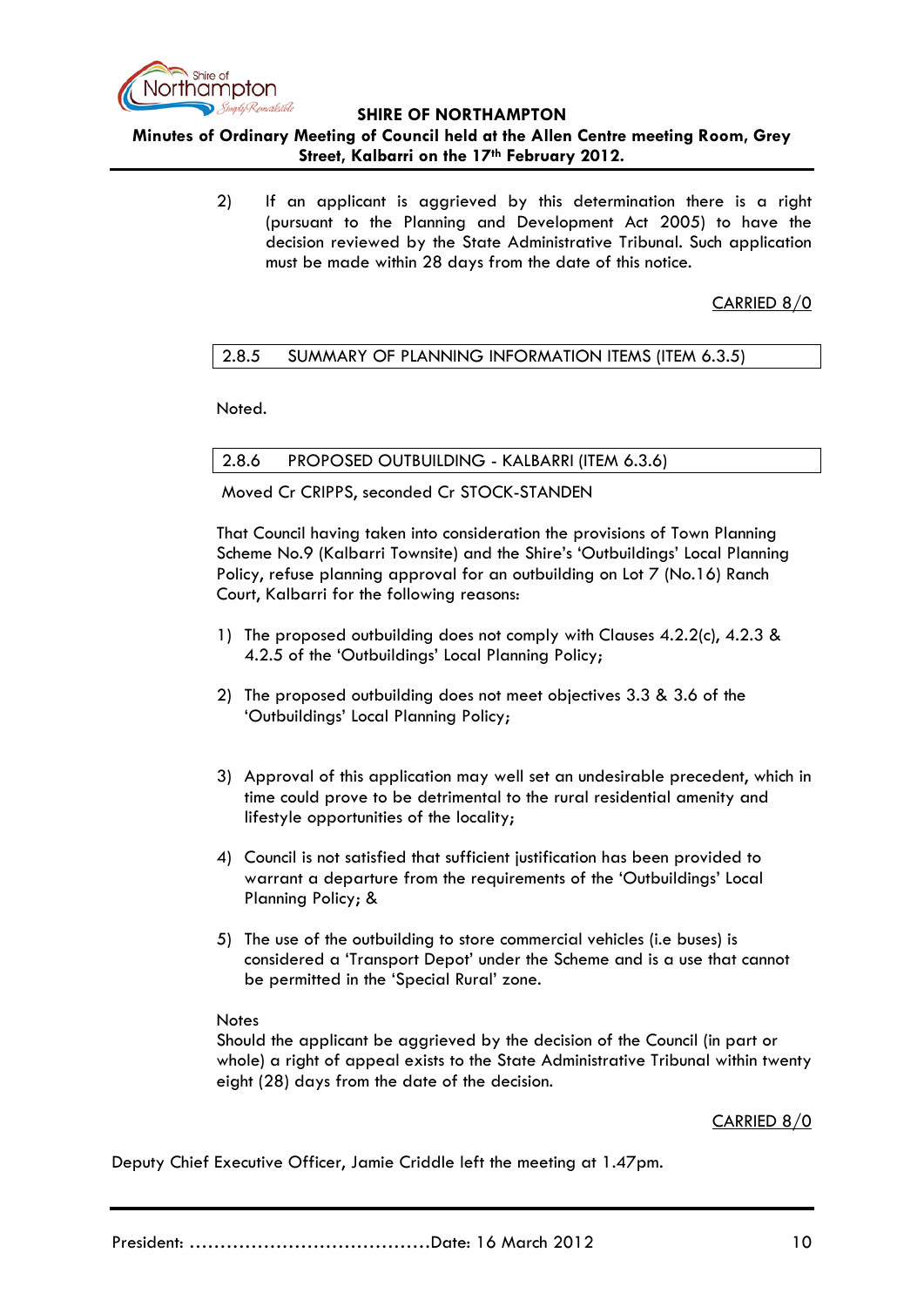

**Minutes of Ordinary Meeting of Council held at the Allen Centre meeting Room, Grey Street, Kalbarri on the 17th February 2012.**

### **2.10 ADMINISTRATION & CORPORATE REPORT**

Moved Cr GLIDDON, seconded Cr PENN

That due to item 6.5.1 being confidential in nature that Council proceeds "incamera".

CARRIED 8/0

Council proceeded "in-camera" at 1.55pm.

Moved Cr BOOTH, seconded Cr CRIPPS

That Council no longer proceeds "in-camera".

CARRIED 8/0

Council ceased proceeding "in- camera" at 2.07pm.

2.10.1 LEASE LOT 587, RESERVE 37435 GREY STREET, KALBARRI (ITEM 6.5.1)

Moved Cr PENN, seconded Cr SIMKIN

That Council request that Department of Regional Development and Lands consider the following options:

- 1. To change reserve 37435 Grey Street from "Caravan and Camping" to "Commercial Purposes" with Department of Regional Development and Lands to be in control of any annual rents.
- 2. Cancelling the lease, sub-lease and the Management Order could be undertaken with the option of re-leasing it back to the sub-lessee to continue operating the business and placing sole control of the land and future leases with the Department of Regional Development and Lands.

This be requested on the basis that for the benefit of the community and the importance to retain an important existing business in Kalbarri. Council also to seek support from local Members of Parliament on this issue.

CARRIED 8/0

Deputy Chief Executive Officer, Jamie Criddle re-entered the meeting at 2.07pm.

Moved Cr BOOTH, seconded Cr CRIPPS

That the information contained in the report item 6.5.1 be made available to the public.

#### CARRIED 8/0

Acting Principal Planner, Mrs Katherine Jackson left the meeting at 2.12pm.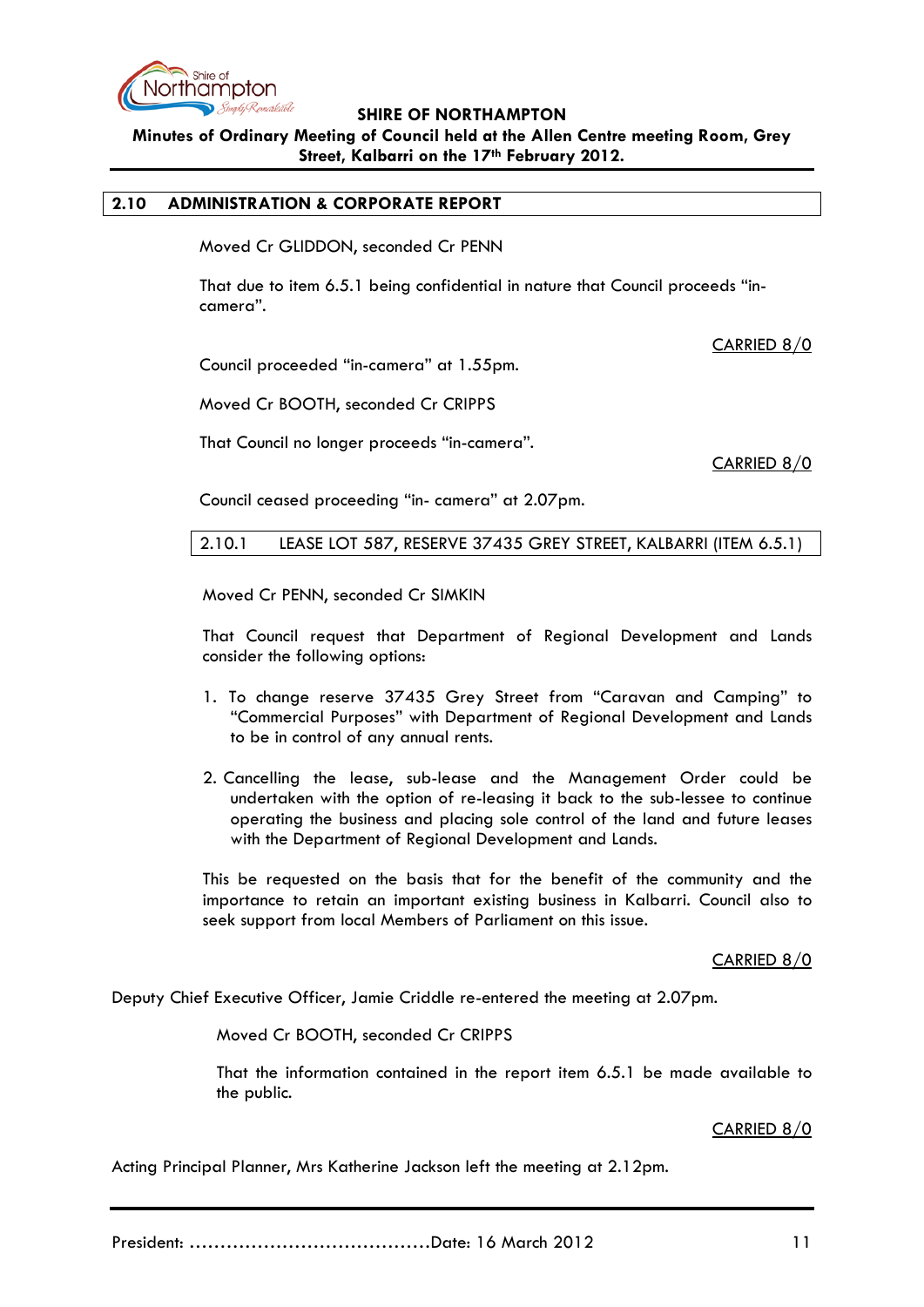

# **Minutes of Ordinary Meeting of Council held at the Allen Centre meeting Room, Grey Street, Kalbarri on the 17th February 2012.**

2.10.2 REVIEW OF STRATEGIC PLAN (ITEM 6.5.2)

Moved Cr SIMKIN, seconded Cr CRIPPS

That Council hold a Special meeting of Council on Friday 16th March 2012 at 9.00am, to be held at the Northampton Council Chambers to undertake a review of the 2009/2019 Strategic Plan.

### CARRIED 8/0

### 2.10.3 KALBARRI FORESHORE LANDSCAPE MASTER PLAN (ITEM 6.5.3)

Moved Cr BOOTH, seconded Cr CARSON

That Council request the consultants visit Kalbarri and meet with the committee of Council comprising of Cr's Booth, Gliddon, Penn, Carson and the Chief Executive Officer to revise the Kalbarri Foreshore Landscape Master Plan to ensure items requested by the community are included within the plan prior to release to the community for comment.

CARRIED 8/0

| 2.10.4<br>KALBARRI SKATE PARK (ITEM 6.5.4) |  |
|--------------------------------------------|--|
|--------------------------------------------|--|

Moved Cr BOOTH, seconded Cr GLIDDON

That upon reviewing the submissions on the proposed Kalbarri Skate Park it was recommended that Council seek funding to build option 3 of the proposed Skate Park designs with the addition of suitable ablutions on site.

CARRIED 8/0

Chief Executive Officer, Garry Keeffe declared an interest in item 6.5.5 as he has purchased a block in the Old School Subdivision.

2.10.5 SALE OF LOTS – OLD SCHOOL OVAL (ITEM 6.5.5)

Moved Cr PENN, seconded Cr GLIDDON

That Council sells Lots 22, 23, 24, 25, 27, 28 and 29 Rake Place by public tender as per the provisions of Section 3.58 of the Local Government Act 1995 with tenders closing at the end of April 2012.

CARRIED 8/0

2.10.6 OLD SCHOOL COMMUNITY RESOURCE CENTRE (ITEM 6.5.6)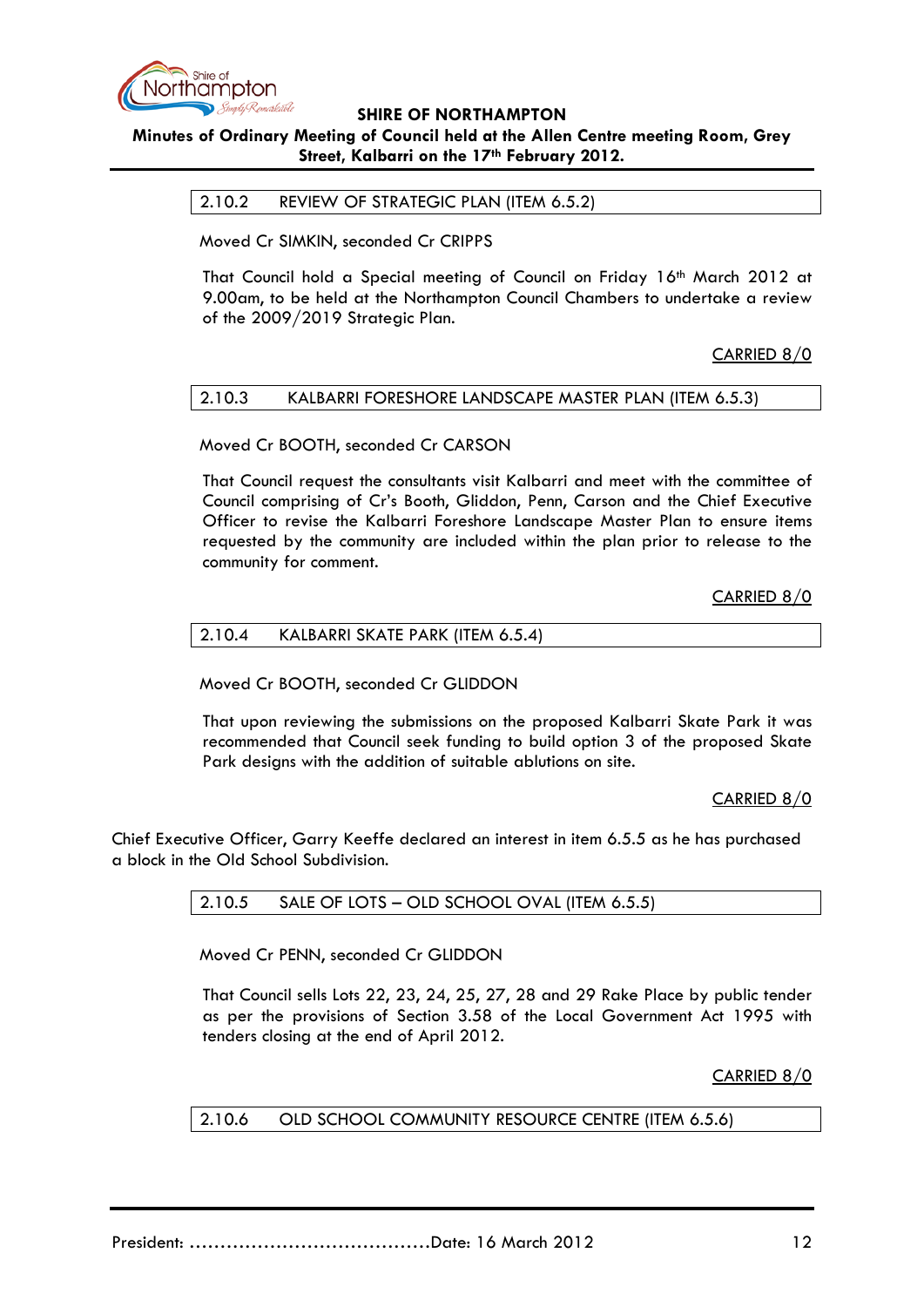

### **SHIRE OF NORTHAMPTON Minutes of Ordinary Meeting of Council held at the Allen Centre meeting Room, Grey Street, Kalbarri on the 17th February 2012.**

### Moved Cr STOCK-STANDEN, seconded Cr CRIPPS

That Council reimburses the Old School Community Resource Centre \$1,274.12 inclusive of GST for the upgrade of the power switchboard at the Centre.

### CARRIED BY ABSOLUTE MAJORITY 8/0

### 2.10.7 PUBLIC ABLUTIONS – HORROCKS OVAL (ITEM 6.5.7)

### Moved Cr STOCK-STANDEN, seconded Cr CARSON

That Council list for consideration within the 2012/2013 budget new public ablutions to replace existing that are located at the Horrocks Recreation Centre and that the provision to provide for four to six pans and be unisex.

CARRIED 8/0

### 2.10.8 LEASE RENT REVIEW – BAILEY'S MARINE FUELS AUSTRALIA (ITEM 6.5.8)

Moved Cr PENN, seconded Cr SIMKIN

That Council adopts the revised rent as determined by Landgate Valuations of \$3,600 plus GST per annum.

CARRIED 8/0

#### 2.10.9 DANCE FLOOR (ITEM 6.5.9)

Item 6.5.9, Dance Floor was deferred as there is a grant pending on purchasing a new dance floor for the Northampton Community Centre.

#### 2.10.10 NORTHAMPTON COMMUNITY CENTRE (ITEM 6.5.10)

Moved Cr GLIDDON, seconded Cr CRIPPS

That Council:

- 1. Approve of the change room upgrades by re-tiling, laying of marine carpet, painting and replacement of plumbing fixtures.
- 2. That Council endorses the CEO's actions in approving additional works being the provision of stainless steel splash backs to hot plate areas, window in kitchen entrance door and provision of draws to store utensils.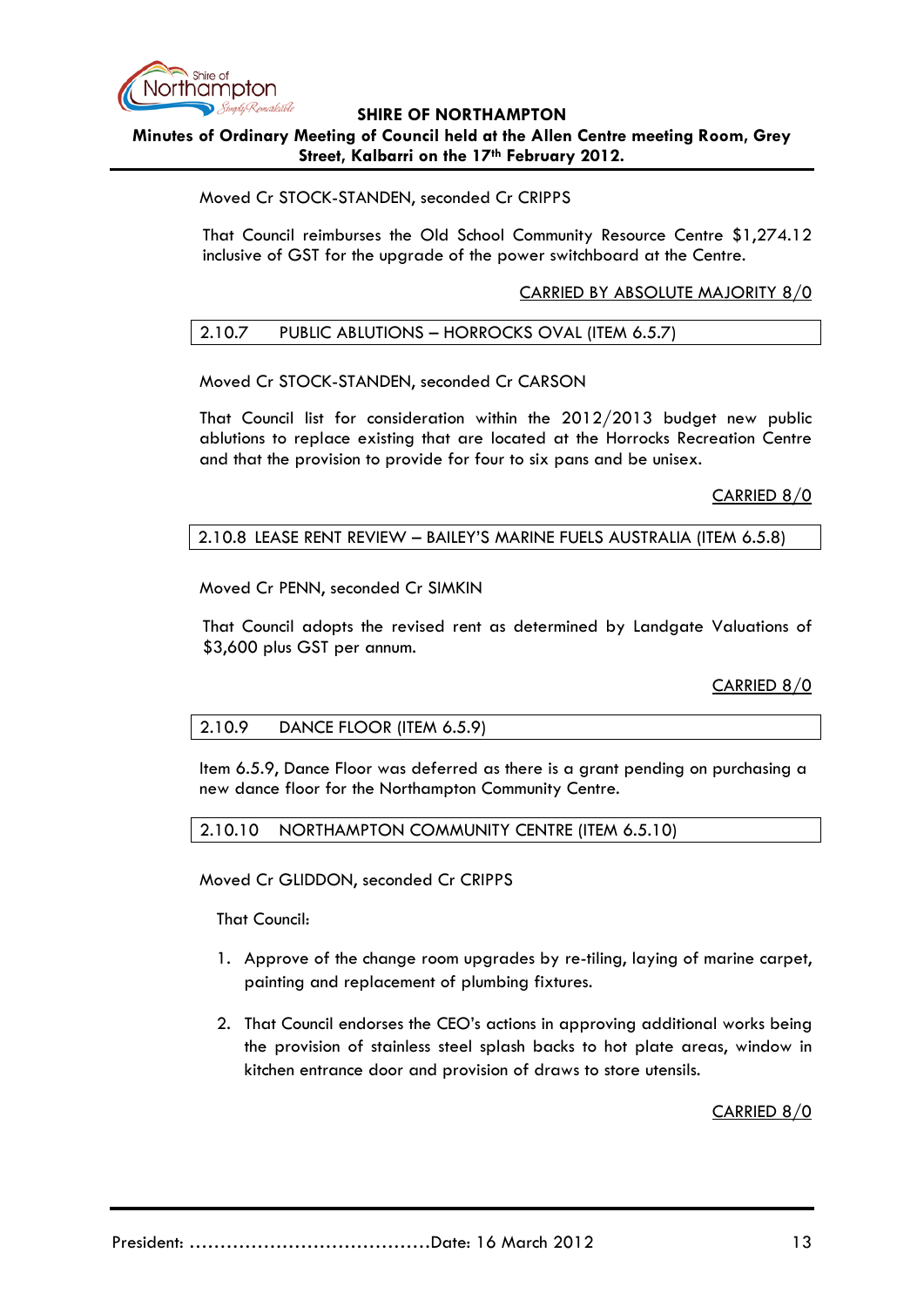

# **Minutes of Ordinary Meeting of Council held at the Allen Centre meeting Room, Grey Street, Kalbarri on the 17th February 2012.**

2.10.11 KALBARRI/NORTHAMPTON DOCTORS PRACTICES – VEHICLE REQUEST (ITEM 6.5.11)

Moved Cr PENN, seconded Cr STOCK-STANDEN

That Council deny the request from the Wave "n" Wattle Group (Dr Findlay) for the purchase of a 4x4 vehicle for doctors and surgery use.

### CARRIED 7/1

### AFTERNOON TEA ADJOURNMENT

Council adjourned for afternoon tea at 3.03pm and reconvened at 3.15pm with the following in attendance:

Cr Parker, Cr Gliddon, Cr Stock-Standen, Cr Penn, Cr Booth, Cr Carson, Cr Cripps, Cr Simkin, Chief Executive Officer, Garry Keeffe, Deputy Chief Executive Officer, Jamie Criddle and EHO/Building Surveyor, Glenn Bangay.

2.10.12 UNIVERSITY SCHOLARSHIP CRITERIA (ITEM 6.5.12)

Moved Cr STOCK-STANDEN, seconded Cr GLIDDON

That Council advise the Geraldton Universities Centre that the current selection criteria to remain as is which will result in students enrolled with Curtin University, who is no longer a part of the Geraldton Combine Universities Centre, ineligible to apply for a Shire of Northampton supplied scholarship.

CARRIED 8/0

### 2.10.13 SPORTS SCHOLARSHIP – ZOE SELLERS (ITEM 6.5.13)

Moved Cr PENN, seconded Cr PARKER

That Council:

- 1. Upon a formal application from Ms Zoe Sellers to the CEO, award a scholarship payment of \$1,000 to assist her in the National under 19 Netball Championships to be held in Tasmania March/early April 2012.
- 2. Amend the Sporting and non Sporting Scholarship application criteria to include, "applicants who are over the age of 18 years and currently are enrolled in a full time university course are entitled to apply however will be assessed on an individual basis by Council.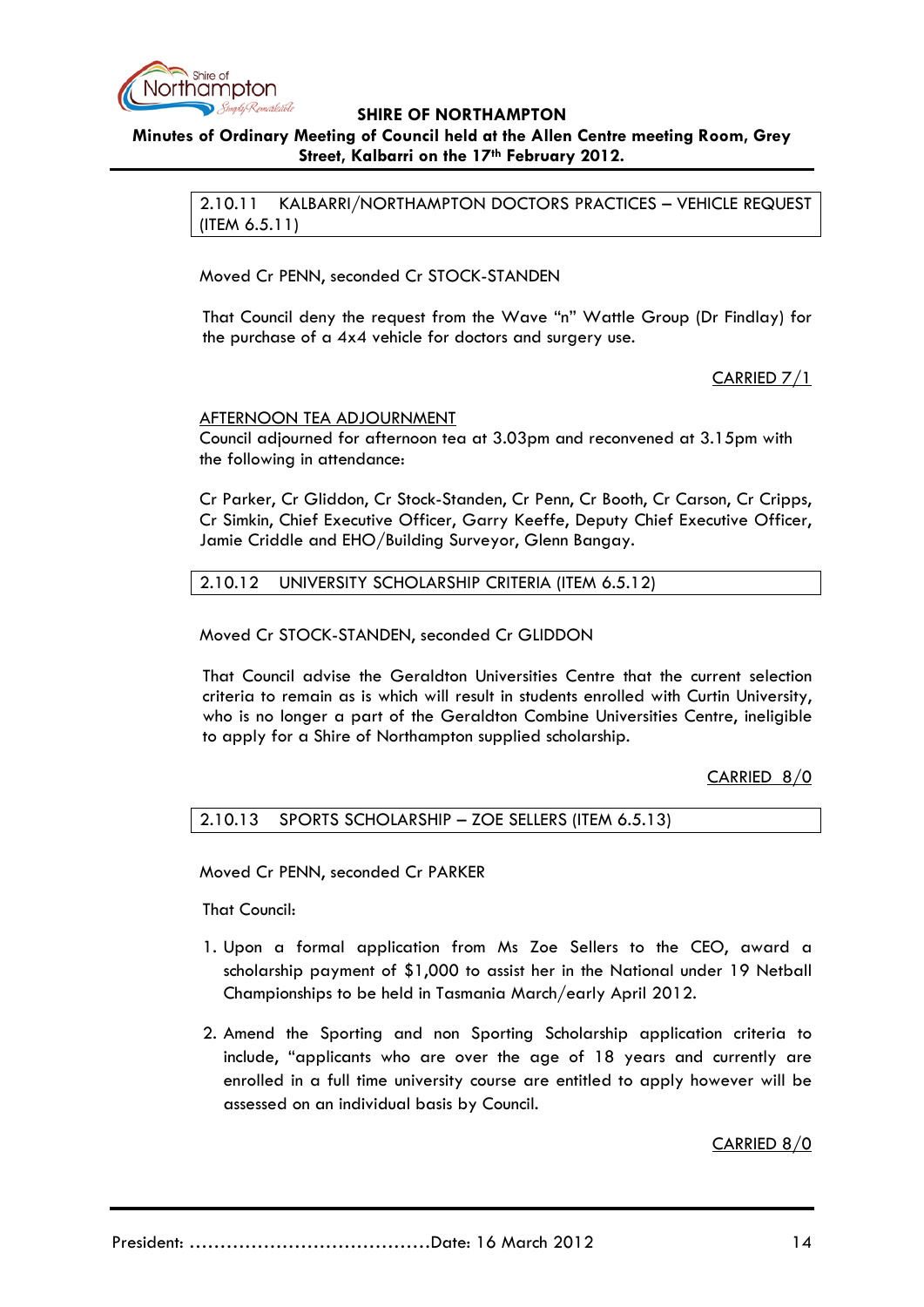

# **Minutes of Ordinary Meeting of Council held at the Allen Centre meeting Room, Grey Street, Kalbarri on the 17th February 2012.**

2.10.14 AUSTRALIAN SAFARI EVENT (ITEM 6.5.14)

Moved Cr CRIPPS, seconded Cr STOCK-STANDEN

That Council approves the use of the Kalbarri oval by Australasian Safaris subject to:

- 1. All larger vehicles such as semi trailers not be parked on the oval.
- 2. That any damage to the oval and surrounds to be rectified by the event organisers.

CARRIED 8/0

2.10.15 METROPOLITAN LOCAL GOVERNMENT REFORM AGENDA (ITEM 6.5.15)

Moved Cr SIMKIN, seconded Cr CRIPPS

That as Council has already provided comment to the Department of Local Government and WALGA when rural authorities were going through the same process that they do not consider any further comment on the Metropolitan Councils appropriate.

CARRIED 8/0

#### **2.9 FINANCE REPORT**

### 2.9.1 ACCOUNTS FOR PAYMENT (ITEM 6.4.1)

Moved Cr STOCK-STANDEN, seconded Cr GLIDDON

That Municipal Fund Cheques 19103 to 19193 inclusive, totalling \$480,69.54, Municipal EFT payments numbered EFT9556 to EFT9735 inclusive totalling \$1,088,280.72, Trust Fund Cheque 1838 to 1846 inclusive, totalling \$14,481.43, be passed for payment and the items therein be declared authorised expenditure.

CARRIED BY AN ABSOLUTE MAJORITY 8/0

#### 2.9.2 MONTHLY FINANCIAL STATEMENTS (ITEM 6.4.2)

Moved Cr PENN, seconded Cr STOCK-STANDEN

That Council adopts the Monthly Financial Report for the period ending 31 December 2011 and 31 January 2012 and notes any material variances greater than \$5,000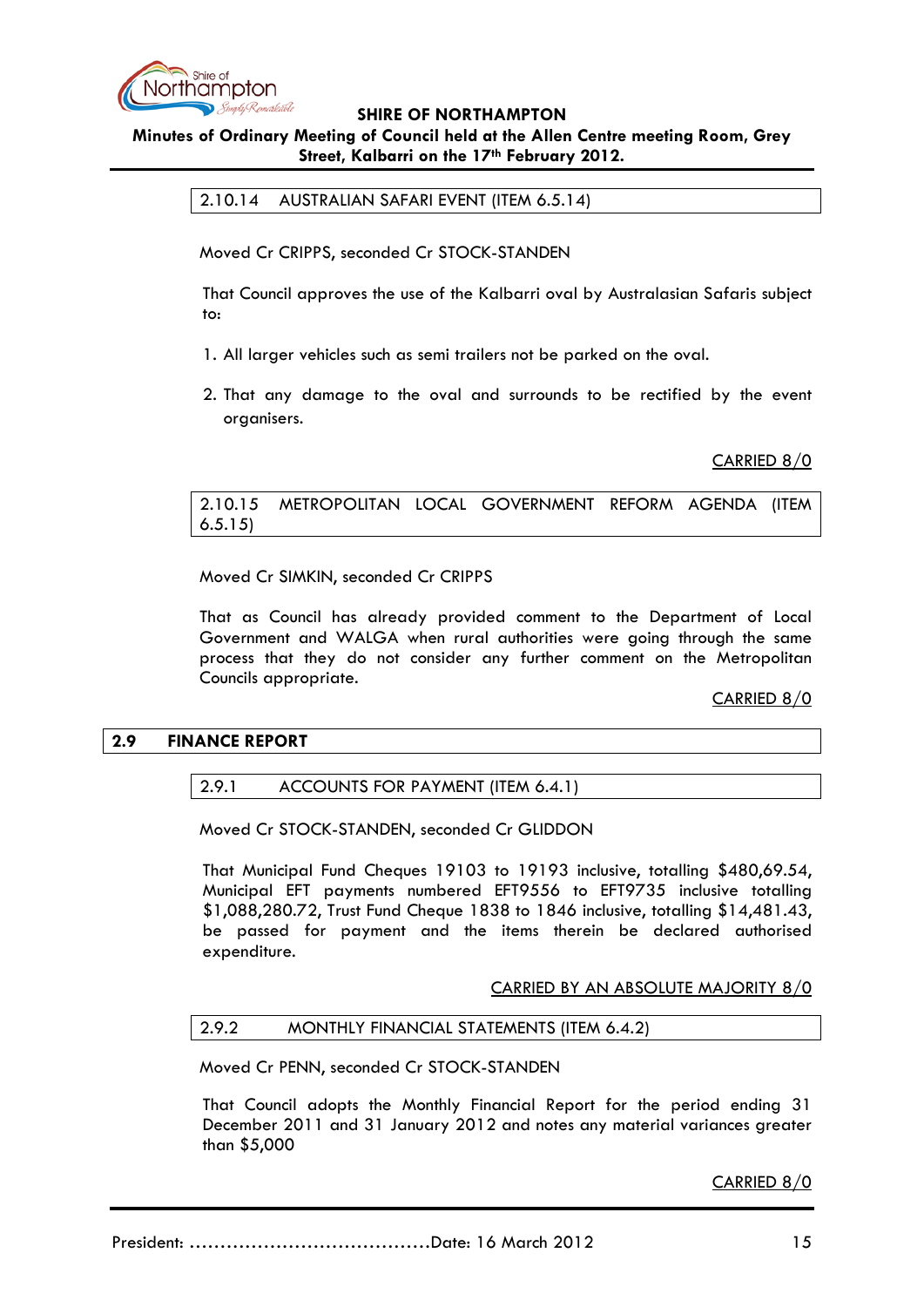

# **Minutes of Ordinary Meeting of Council held at the Allen Centre meeting Room, Grey Street, Kalbarri on the 17th February 2012.**

#### 2.9.3 FIRE BREAK INFRINGEMENT – LOT 30 AMBER VISTA (ITEM 6.4.3)

Moved Cr CARSON, seconded CR SIMKIN

That Council resolve to uphold its previous decision to issue a Bush Fire infringement as per Section 21 of the Bush Fires Act 1954 for non-compliance of appropriate Fire Breaks on the property Lot 30 Amber Vista, Kalbarri owned by Nigel Elly and Eleanor Whiteley.

CARRIED 8/0

#### 2.9.4 AIRING OF THE QUILTS – NORTHAMPTON CREATIVE OBSESSIONS INC (ITEM 6.4.4)

Moved Cr BOOTH, seconded CR CRIPPS

That Council grants a "one off" allocation to the Northampton Creative Obsessions Group to assist the group in running the "Airing of the Quilts" with a starting budget of \$2,000.

### CARRIED BY ABSOLUTE MAJORITY 8/0

### **2.11 PRESIDENTS REPORT**

Nil.

#### **2.12 DEPUTY PRESIDENTS REPORT**

Since the last Council meeting the Deputy President, Cr Parker reported on his attendance to the following:

- State Council meeting of WALGA.
- Northampton Community Centre opening.
- Local Emergency Management Committee (LEMC) in Kalbarri and Northampton.

### **2.13 COUNCILLORS REPORT**

2.13.1 Cr PENN

Since the last Council meeting Cr Penn reported on her attendance to the following:

- Meeting of the Kalbarri Sport & Recreation Committee.
- Meeting of the Kalbarri Visitor Centre.
- Northampton Community Centre opening.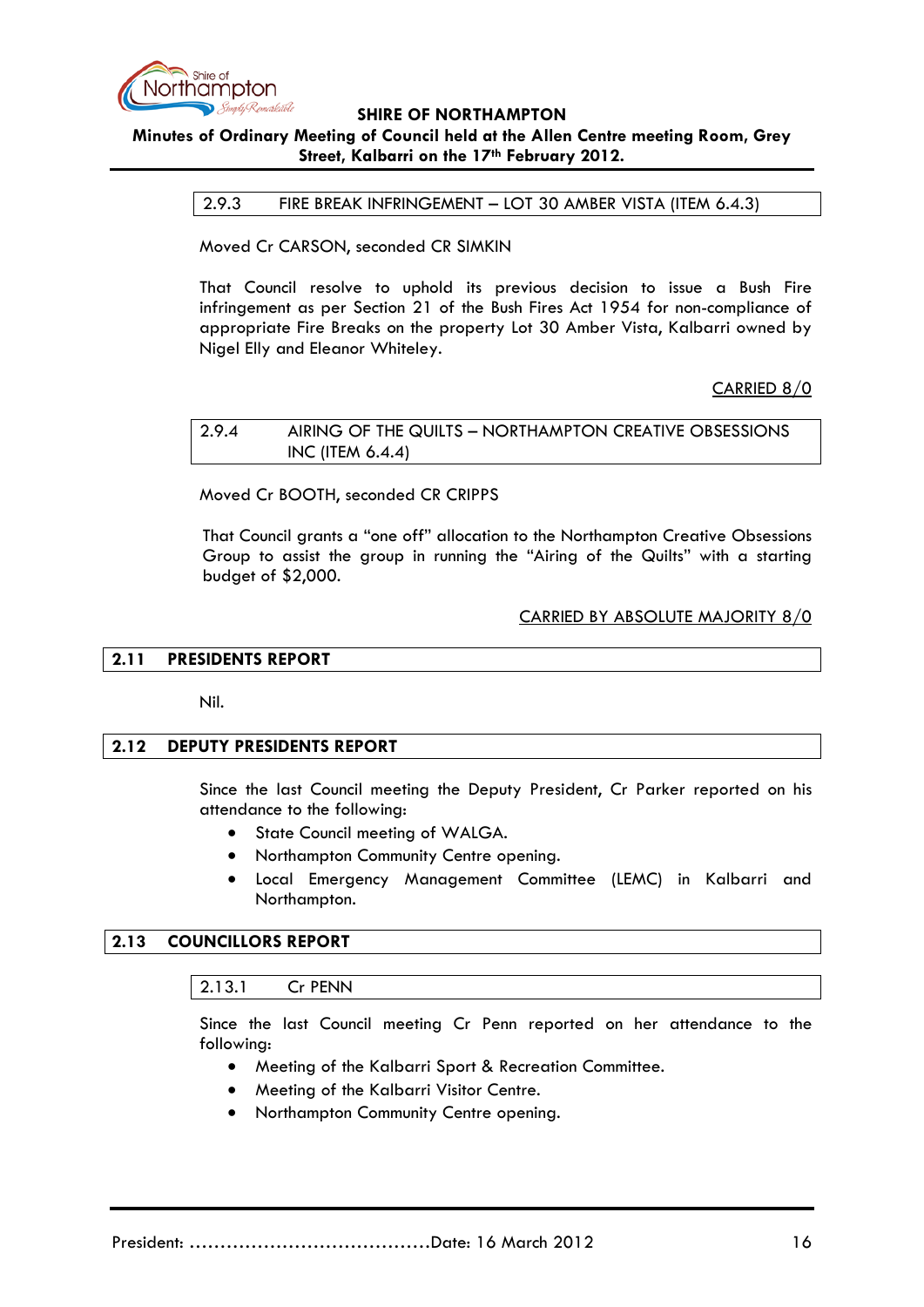

### **Minutes of Ordinary Meeting of Council held at the Allen Centre meeting Room, Grey Street, Kalbarri on the 17th February 2012.**

### 2.13.2 Cr GLIDDON

Since the last Council meeting Cr Gliddon reported on her attendance to the following:

- Northampton Community Centre opening.
- Two meetings of the KDA subcommittee of the Kalbarri Canoe & Cray Carnival/Zest Fest.
- Meeting of the Zuytdorp organising committee.

Since the last Council meeting Cr Booth reported on her attendance to the following:

- Meeting of the Kalbarri Development Association.
- Two meetings of the KDA subcommittee of the Kalbarri Canoe & Cray Carnival/Zest Fest.
- Northampton Community Centre opening.
- Meeting of the Zuytdorp organising committee.

#### 2.13.4 Cr STOCK-STANDEN

Since the last Council meeting Cr Stock-Standen reported on her attendance to the following:

- Meeting of the Pioneer Fundraising Committee which fund raised \$2600 at the NCC opening.
- Northampton Community Centre opening.

#### 2.13.5 Cr CARSON

Since the last Council meeting Cr Carson reported on his attendance to the following:

• Northampton Community Centre opening.

#### 2.13.6 Cr SIMKIN

Since the last Council meeting Cr Simkin reported on his attendance to the following:

• WALGA Councillor Inductee training.

#### 2.13.7 Cr CRIPPS

Since the last Council meeting Cr Cripps reported on his attendance to the following:

• Northampton Community Centre opening.

#### **2.14 INFORMATION BULLETIN**

#### Noted.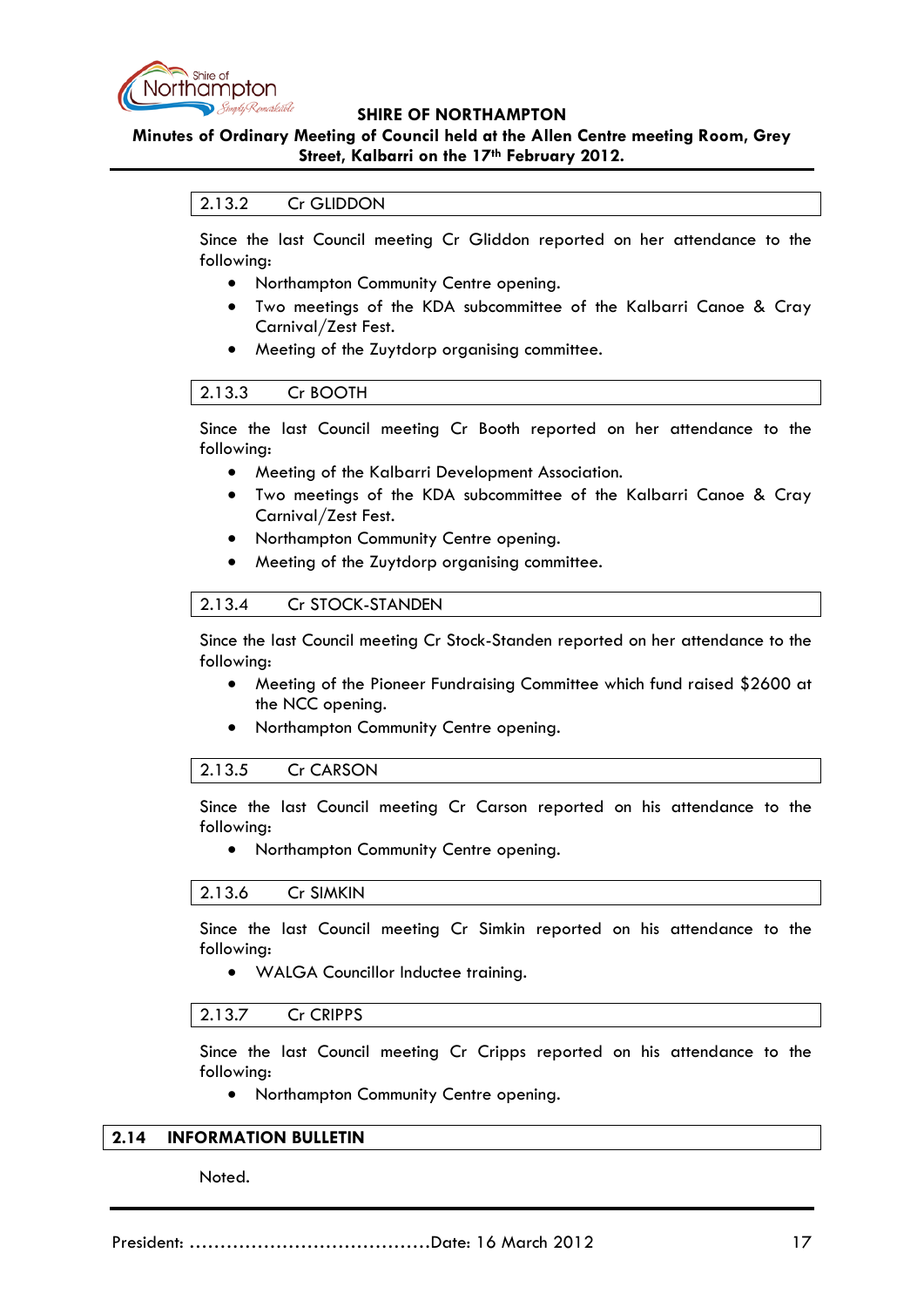

**Minutes of Ordinary Meeting of Council held at the Allen Centre meeting Room, Grey Street, Kalbarri on the 17th February 2012.**

### **2.15 NEW ITEMS OF BUSINESS**

### **2.15.1 CR BOOTH – KALBARRI TRUTH WEBSITE**

Cr Booth advised that she had been pointed in the direction of the Kalbarri Truth website recently as she was made aware that there were many defamatory comments made about Councillors, Staff and Council in general.

While personal attacks of character can be addressed by individual Councillors, the attacks on Council and character need to be addressed.

It was requested that Management seek legal opinion in relation to having the site shut down as it is distracting tourists and people wanting to relocate to Kalbarri and in turn affecting local industry.

Moved Cr BOOTH, seconded Cr PENN

That Council seek further legal advice to determine future action on the defamatory comments being made against Council and individual Councillors on the Kalbarri Truth Website.

#### CARRIED BY ABSOLUTE MAJORITY 8/0

#### **2.15.2 CR CRIPPS – NEW YEARS EVE - HORROCKS**

Cr Cripps advised that historically there has been an annual problem on New Years Eve with the youth being left unsupervised in the Horrocks area.

This has resulted in large numbers of youths aged between 14 - 17 years of age roaming around the townsite under the effects of alcohol.

This has proved to be extremely disruptive to the towns people of Horrocks and the genuine family visitors that the town depends upon.

There were several recorded incidents in 2011 and again this year, these were directly linked to the new years eve festivities and were alcohol related in nature.

It must be also noted that the Northampton Police staff that were on duty over the New Year break did a fantastic job with the limited resources available.

Moved Cr CRIPPS, seconded CR STOCK-STANDEN

That Council correspond to the Officer in Charge of the Midwest Regional Police to ensure that adequate Police numbers are provided to Horrocks in future years.